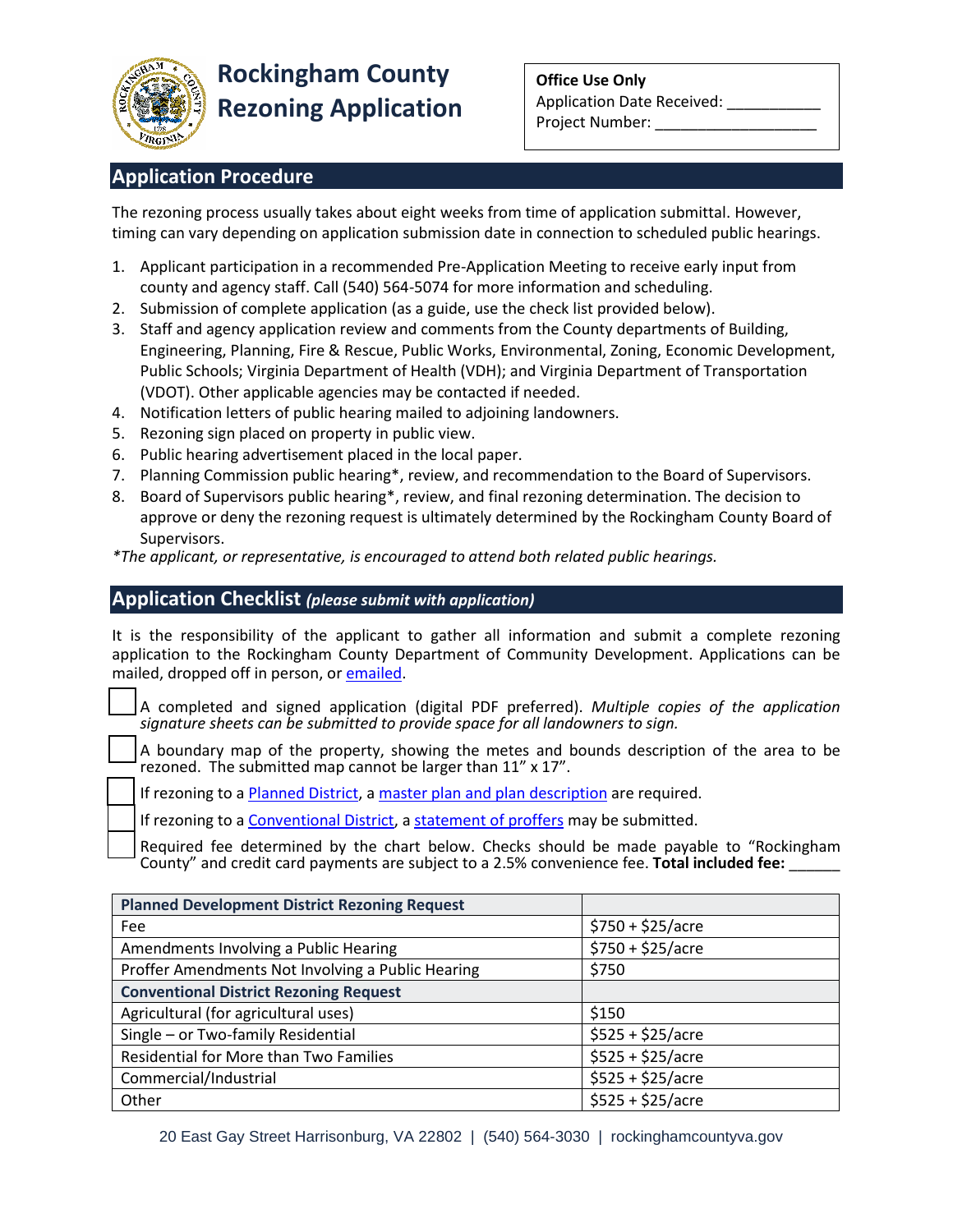# **Rezoning Application Form**

| Other Applicant Party (such as a contract purchaser) if applicable: ________________________________                            |                                                                                                                                                                                                                                                                                                                                                                            |  |
|---------------------------------------------------------------------------------------------------------------------------------|----------------------------------------------------------------------------------------------------------------------------------------------------------------------------------------------------------------------------------------------------------------------------------------------------------------------------------------------------------------------------|--|
|                                                                                                                                 |                                                                                                                                                                                                                                                                                                                                                                            |  |
|                                                                                                                                 | Other Contact Person (such as a law or engineering firm) if applicable: ___________________________                                                                                                                                                                                                                                                                        |  |
|                                                                                                                                 |                                                                                                                                                                                                                                                                                                                                                                            |  |
|                                                                                                                                 |                                                                                                                                                                                                                                                                                                                                                                            |  |
|                                                                                                                                 | <b>Property Location:</b> (N S E W) of (Road Name) ___________________________________(Route #) __________                                                                                                                                                                                                                                                                 |  |
|                                                                                                                                 |                                                                                                                                                                                                                                                                                                                                                                            |  |
|                                                                                                                                 |                                                                                                                                                                                                                                                                                                                                                                            |  |
|                                                                                                                                 | Number of acres in rezoning request: ___________ Current Zoning: _________ Proposed Zoning: _______                                                                                                                                                                                                                                                                        |  |
| <b>Indicate Method of:</b><br>Water Supply<br><b>County Water</b><br>City Water *<br><b>Community System</b><br>Well<br>Cistern | Sewage Disposal<br><b>County Sewer</b><br>City Sewer *<br><b>Community System</b><br>Septic System<br>Alternative: Alternative:<br>* If City water and/or sewer are selected, applicant must have full approval by City & County prior to submitting this application.                                                                                                     |  |
| Please check attachments included:                                                                                              | For Conventional District Rezoning: A Statement of Proffers, in compliance with Section<br>17-1004.03 of Rockingham County's Zoning Ordinance, may be submitted with this form.<br>For Planned District Rezoning: A Master Plan and Plan Description, in compliance with Section<br>17-1004.04 of Rockingham County's Zoning Ordinance, shall be submitted with this form. |  |
| <b>Print Name of Landowner</b>                                                                                                  | <b>Print Name of Applicant or Agent</b>                                                                                                                                                                                                                                                                                                                                    |  |
| <b>Signature of Landowner</b>                                                                                                   | <b>Signature of Applicant or Agent</b>                                                                                                                                                                                                                                                                                                                                     |  |

20 East Gay Street Harrisonburg, VA 22802 | (540) 564-3030 | rockinghamcountyva.gov